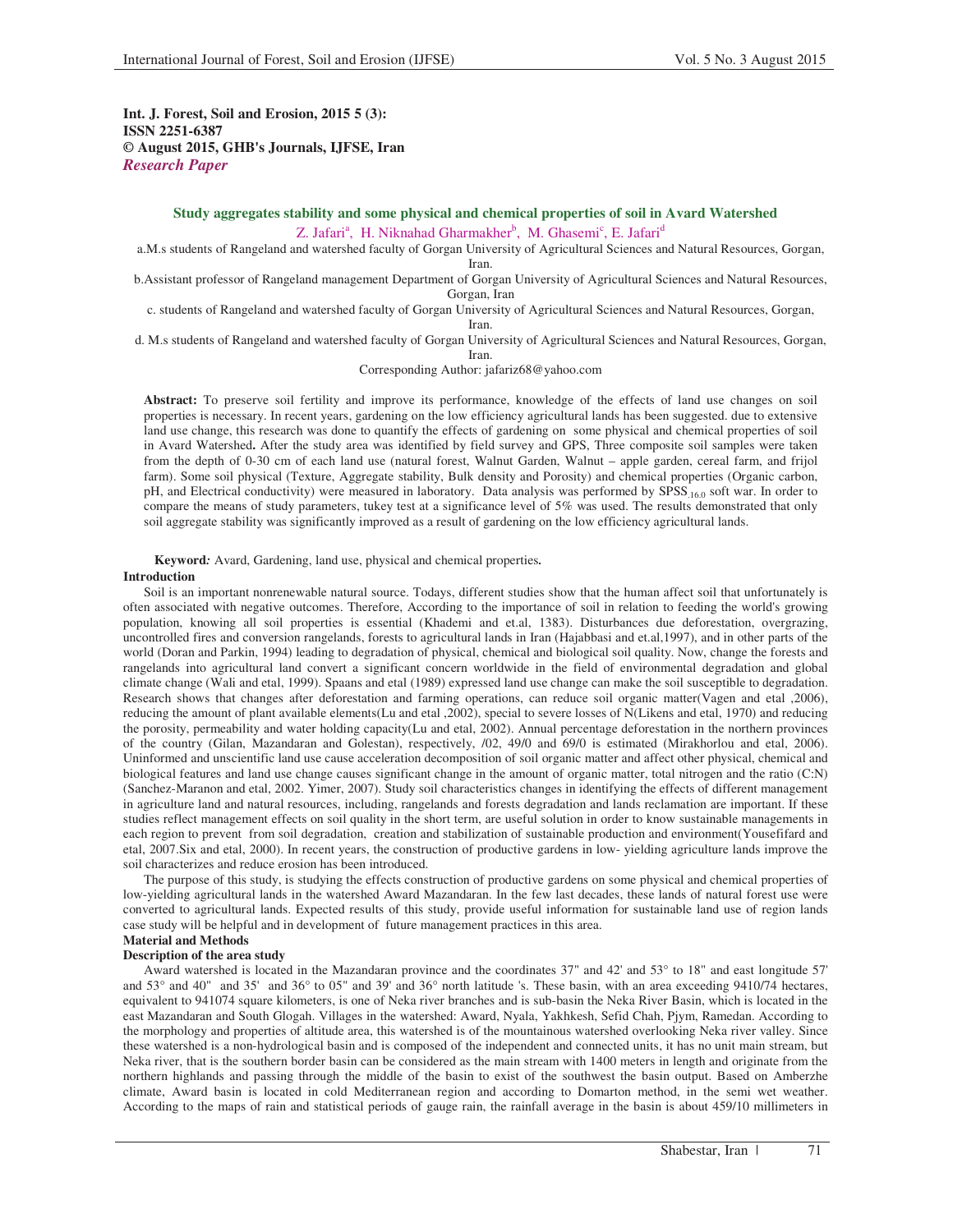year that higher percentage is in the form of rain. The temperature average in the region is 11/46 °C in year, that is the lowest average temperature in month January and also the highest in the month July.

## **Field Operations and soil sampling**

In this study, first by using Google Earth images, the initial boundaries was performed, and then through field visits and using the GPS device was controlled. After identifying the area, the three soil composite samples from a depth of 30-0 cm per treatment (natural forest, Walnut Garden, Walnut – apple garden, cereal farm, and frijol farm) were obtained and the total 15 composite sample in order to measure the chemical and physical soil parameter.

## **Laboratory Methods**

After transferring the soil samples to a laboratory for experimental studies of soil, samples were dried in the air. Part of the samples with some aggregates determine the aggregates stability of the soil by Mean Weight Diameter (MWD) and also for measurement soil bulk density of the other samples were separated. Then, all soil samples after beating by sieve of 2 mm were sifting. To determine soil texture, after the decomposition of organic substances with Hydrogen peroxide and removal clays cohesion property with cologne salt, hydrometer method (Bouyoucos, 1962) was used. Bulk density by using the aggregate and paraffin method (Black and Hartge, 1986) and total porosity of the soil samples (F) in terms of percentage using soil bulk density was calculated:

$$
F=1-\tfrac{(\text{solid bulk density})}{(\text{solid bulk density})}\times 100
$$

In this equation, the soil bulk density is based on the measurements on the basis gram on cube centimeters and soil bulk density equal to 2/65 gram on cube centimeter. aggregate stability by wet sieving method (Kemper and Rosenau, 1986) was measured and the quantity as mean weight diameter (MWD) was calculated:

# $MWD = \sum_{i=1}^{n} \overline{Xw_i}$

In this equation, aggregates diameter mean remains on each sieve and wi aggregate weight ration remains on each sieve to the total weight of the sample and n is the number of sieve. Modified clay ratio (MCR) indicator was calculated from the formula:

$$
\text{Modified clay ratio} == \frac{\% \text{clay} + \% \text{ siit}}{\% \text{organic matter} + \% \text{ ds}}
$$

Soil acidity in saturated mud and by using a pH meter with glass electrode were measured (page and etal, 1987). Electrical conductivity using electric conductivity device in the saturation extract was determined (page and etal, 1987). Organic carbon oxidation by potassium dichromate in the presence of concentrated sulfuric acid was carried out and ammonium ferrous sulfate halfnormal adjacent phenanthroline reagent by titration method, the amount of organic carbon was measured (Nelson, 1982).

### **Statistical analysis of the data**

The statistical analysis over data was performed by using SPSS 16.0 software. At first, data based on absence of abnormalities such as outliers were controlled. After the homogeneity of variance test the null hypothesis of being equal parameters averages studied in various management, analysis of variance(ANOVA) was performed. Then in order to compare the means, Tukey test at 5% significance level was used and effects of gardening on some soil quality indicators were compared.

## **Results and Discussion**

**Soil texture:** Soil texture show relative abundance of sand, clay and silt particles in the soil sample. soil texture especially with their impact on soil moisture conditions can determine plant growth, yields and even types of trees that grow in a region (Mahmoodi and Hakimian 1999). Results of soil constituents (Table1) indicate that due to land use changes, the sand particles percentage significantly were increased and the silt particles percentage significantly were decreased (P<0.05). Clay particles Percentage has decreased as a result of land use change, although this decrease is not significant (P>0.05). These changes lead to change in soil texture of sandy clay loam in natural forest to lighter texture sandy loam. Gardening in the studied area could not cause a change in soil texture. Bewket & Stroosnijder (2003) and Martinez-Mena and etal (2008) have observed in their studies that as the result of change in forest land use, clay and silt percentage in the soil texture reduced and the amount of sand is added. The explanation for this phenomenon could be argued that the change forest land use cause reduces soil organic matter and consequently, reduces the aggregate stability and increase rate of erosion. During the erosion selection process for the isolation soil particles, clay and silt particles isolated, transported to downstream areas, and in long-term it can lead to changes in soil texture (Bewket & Stroosnijder, 2003. Celik, 2005).

**Aggregate stability:** The resistance of aggregates against being torn is called aggregates stability by forces associated with water (NRCS, 1996). Mean weight diameter results in different land uses (Table 1) indicate that aggregate stability in cereal and frijol farm in comparison to natural forest land use significantly has been decreased(P<0.05). But by gardening (walnuts and walnut - apple) significantly (P<0.05) has been increased. Celik (2005) Showed that the mean weight diameter and aggregates stability in the rangelands and forest soils were higher compared with agriculture soil. Carter (2002) the explains the reduction in aggregate stability is demonstrator unstable land use. The amount of aggregate stability more associated with soil organic matter than anything else is (Kavdir and etal, 2004). Coarse aggregates are broken by farm operations and also soil organic matter exposed to losses (Haynes, 1999. Shepher and etal, 2001). Bronik and lal (2005) showed that the soils with natural cover significantly have larger and more stable aggregates than soils that are cultivated. This could be due to greater microbial biotic biomass, residue and roots of plants, polysaccharides and humus substances in soil coarse aggregate.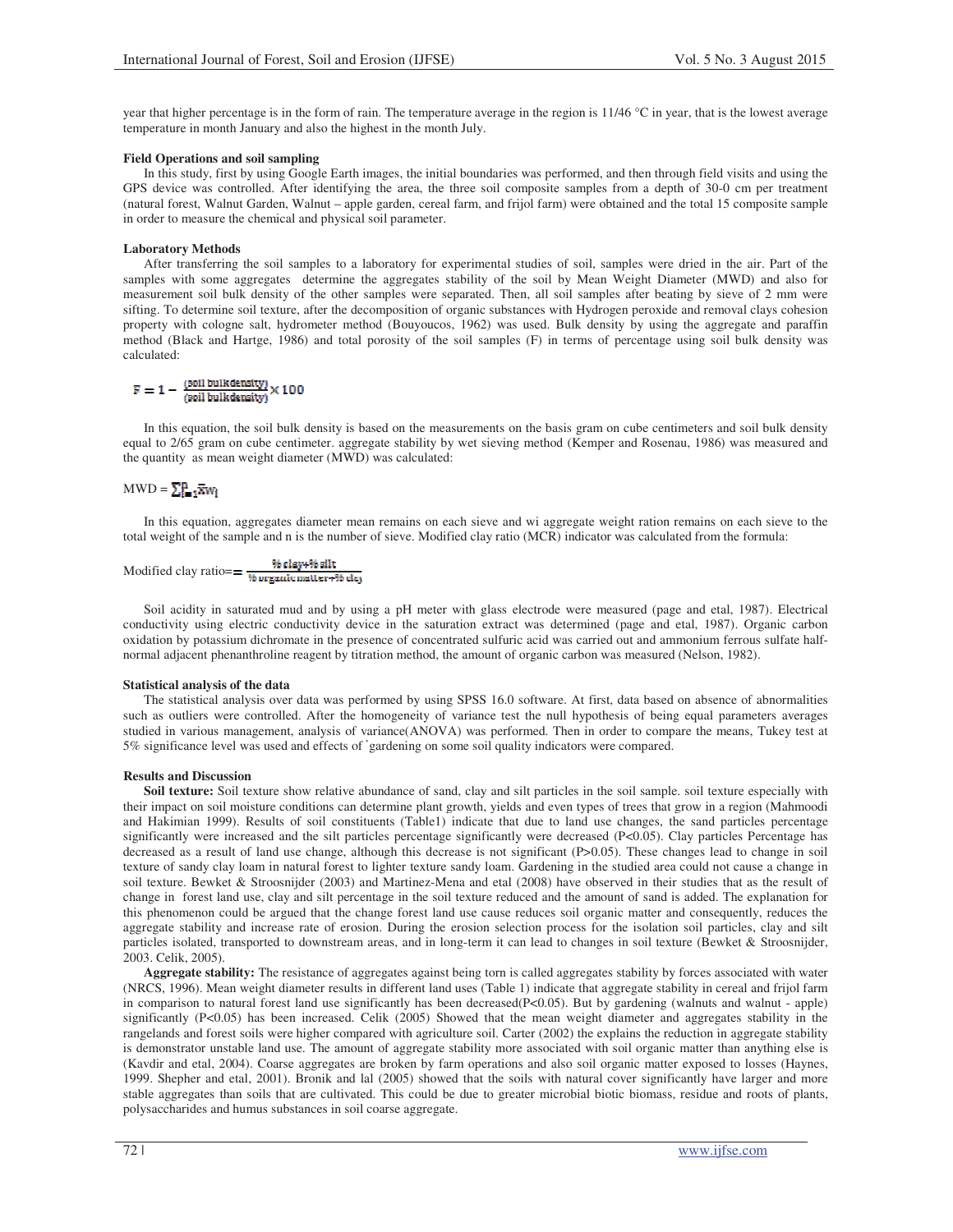**Bulk density and total porosity:** Changes in bulk density due to tillage operations are affected by temporary and permanent changes (Franzluebbers, 2000. Ferreras ,2000. Murti, 2002). The results (Table 1), indicates that there isn't the significant difference between the bulk density mean different land use (P>0.05). Also, the total porosity percentage in the soil different land use, has no significant differences with each other (P>0.05). In this study, the highest bulk density and lowest porosity can be observed in farm lands (Table 1) and gardening (walnuts and walnut-apple) has improved these parameters. Bulk density may vary by affected land management that impact on vegetation type and soil organic matter, soil structure and porosity. Forest land use change to cause degradation soil organic matter and natural stabilization aggregates through prone it to the loss caused by water and wind is decreased. When the eroded soil particles, soil pores are filled, porosity is decreased and bulk density is increased. In long-term increase in soil bulk density can lead to restrictions on the growth of plant roots (celik, 2005). Decrease in aggregate stability and increased soil bulk density in cultivated land (cereal farm and frijol farm), reflecting the increasing loses of soil adhesive material, reducing soil biological activity and the movement of air and water in the soil is poor and may lead to a decrease rooting depth of plants and weak growth (Jaiyeoba, 2003).

| Land use            | Clay                                                                                                       | Sand              | Silt              | Soil<br>texture | <b>MWD</b>                | <b>Bulk</b> density | Porosity      |  |
|---------------------|------------------------------------------------------------------------------------------------------------|-------------------|-------------------|-----------------|---------------------------|---------------------|---------------|--|
|                     | $\mathscr{O}_0$                                                                                            | $(\%)$            | $(\%)$            |                 | (mm)                      | $(g/cm^{3})$        | $(\%)$        |  |
| Rangeland           | $a_{16}$                                                                                                   | $b_{77}$          | $b\rightarrow$    | sandyloam       | $a$ 8/49                  | $^{a}$ 0/67         | $^{a}74/66$   |  |
| Walnut-apple garden | $a_{17}$                                                                                                   | $b_{76}$          | $b_{\mathcal{L}}$ | sandyloam       | $a_{7/21}$                | $^{a}$ 0/68         | $^{a}74/66$   |  |
| Walnut garden       | $a_{19}$                                                                                                   | $b_{74}$          | $b_{\mathcal{L}}$ | sandyloam       | <sup>a</sup> <sub>8</sub> | $^{a}$ 0/66         | $a^{2}$ 75/33 |  |
| Natural forest      | $a_{29}$                                                                                                   | $\mathrm{^{a}61}$ | $a_{10}$          | Sandyclay       | $^{a}9/87$                | $^{a}$ 0/67         | $a_{73}$      |  |
|                     |                                                                                                            |                   |                   | loam            |                           |                     |               |  |
| Cereal farm         | $a_{17}$                                                                                                   | $b_{76}$          | $b -$             | sandyloam       | $^{b}$ 4/92               | $^{a}$ 0/72         | $^{a}70/33$   |  |
| farm frijol         | $a_{19}$                                                                                                   | $b_{77}$          | $^{c}$ 4          | sandyloam       | $b$ 4/58                  | $^{a}$ 0/79         | $a$ 70/66     |  |
|                     | $\ast$ City, it is the constant of a second state of the second state $\sigma$ is the constant of $\sigma$ |                   |                   |                 |                           |                     |               |  |

|  |  |  |  |  |  | <b>Table 1 – Comparison average some of physical parameters soil quality in different land use.</b> |
|--|--|--|--|--|--|-----------------------------------------------------------------------------------------------------|
|--|--|--|--|--|--|-----------------------------------------------------------------------------------------------------|

\* Similar letters indicate no significant difference at 5% level

**pH:** Soil reaction or pH, is represented soil acidity or alkalinity. Soil pH is influenced on factors such as availability of nutrients required by plants, heavy metal mobility and activity of soil microorganisms. Although, soil pH may change due to the different managements the lands (NRCS, 1996), according to the results obtained (Table 2), it did not show any significant difference among the mean values in different land use (P>0/05). The results obtained (Table 2) indicate that soil pH mean in the natural forest is less than cultivated land use and in the gardening lands, the soil reaction is intermediate state of the two users. Kiyani and etal (2004) Suggests that in forest soils, alkali ions were washed and therefore the soil acidity in forest areas is higher than other areas. In forest ecosystems soils, factors such as leaching alkali cautions, the processes of nitrate (Nitrification), Production of organic acids along with carbonic acid release from roots and soil microbial respiration are considered as the mechanisms controlling soil pH (NRSC, 1999). The more alkaline the soil caused by land use changes, may be the reflect differences in litter quality and its effects on soil microorganisms and application probable nitrate fertilizer. According to Figure1, the soil alkalinity in all the treatments case study based on providing available phosphorus plant roots is restriction.



**Figure 1** - Effect pH on microbial activity and provide elements (Niknahad & marmai, 1390).

**Electrical conductivity (EC**): soil EC is representative volumes of the soil conductive solution. Soil salinity is one of the factors that limits plant growth that emerge of the accumulation of salts in soil and with increasing concentrations of soluble salts will be high.

Although all treatments case study among soils are non-saline (Azarnivand and Zare ChahoUki, 1389), the results (Table 2) indicate that soil EC in cultivation soils has been increased and soil EC in the cultivated land use is significantly higher in comparison to natural forest land use (P<0.05). The soil EC in gardening lands (walnuts and walnut - apple) is reduced, so that there is no significant differences in any of the other land uses (P>0.05). In treatments cultivation the soil EC significantly increased could be due to reduced cover vegetation. Reduction of vegetation and litter lead to increased soil temperature and soil moisture is reduced. Reducing moisture lead to increase salt concentration in the soil and also electrical conductivity increases (Chaneton & Lavado, 1996).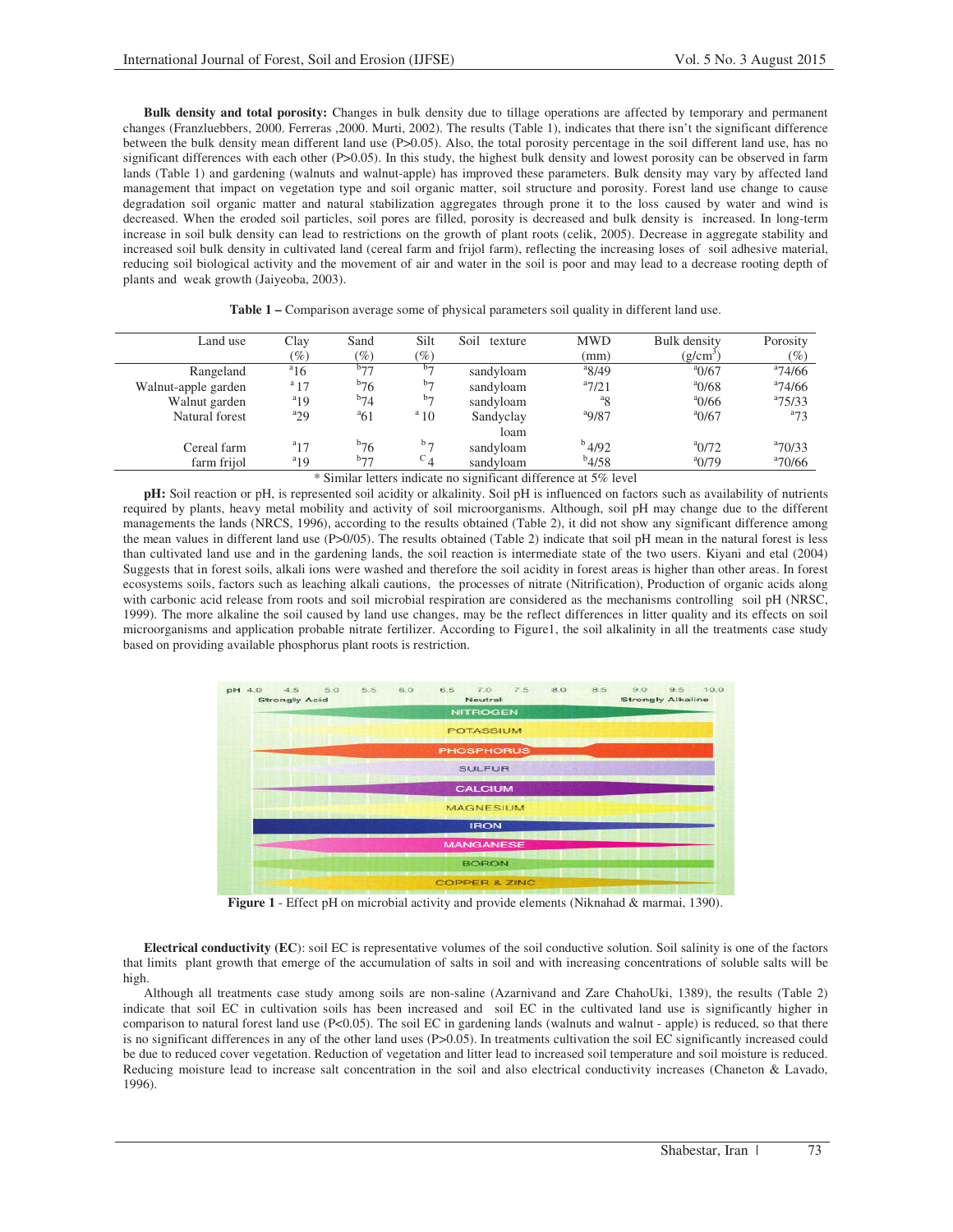|             | Ec              | PH          | Land use            |
|-------------|-----------------|-------------|---------------------|
| $\%$        | (ds/m)          | $Log[H^+]-$ |                     |
| $^{ab}4/67$ | $^{a}$ 0/21     | $a_{7/84}$  | Rangeland           |
| $b$ 3/60    | $^{ab}$ 0/18    | $13^{a}8$   | Walnut-apple garden |
| $b$ 3/08    | $^{ab}$ 0/17    | $18^{a}8$   | Walnut garden       |
| $b$ 3/54    | $b_{0/25}$      | $^{a}8/21$  | Cereal farm         |
| $b_{4/22}$  | $b_{0/26}$      | $a$ 8/20    | frijol farm         |
| 8/57        | $^{\rm a}$ 0/16 | $a_{7/77}$  | Forest              |

**Table 2 -** Comparison average chemical parameters of soil quality in different land use.

\* For each land use, similar letters indicate no significant difference at the 5% level.

**Organic carbon:** Results obtained (Table 2) indicate that land use change had a significant negative effect on soil organic carbon and organic carbon content is decreased as a result of land use change (P<0.05). Gardening (walnuts and walnut - apple) couldn't have a positive effect on these parameters, also the amount of organic carbon in gardening lands soils significantly are lower than the rate of soil organic carbon in natural forests. Organic matter through the influence on soil physical and chemical properties and also control microbial activities, plays a important role in soil properties (Solomon and etal, 2002). Knowledge of quantitative and qualitative characteristics of soil organic carbon (SOC) to maintain the quality and productivity soils is essential (Velayutham ,2000). The most important factor in acceleration the decline soil organic matter is tillage operation that cause increasing the rate of

decomposition of soil organic matter during plowing operations. Also, tillage causes the lower layers of the soil with organic matter mixed less with top soil contains more organic matter and topsoil organic carbon percentage decreases (Aguilar and etal, 1988).

#### **Conclusions**

According to the results of this study, especially the soil texture change, significant reduced aggregate stability, soil organic matter, and also significant reduce the conversion of forest land into agricultural lands (cereals and frijol), can be concluded that maintaining natural forest land is the most appropriate land use in the watershed Award, but according to the existing realities and also deforestation and replace it with tillage, virtually reclamation natural forest is impossible and insistence on it will be included socio - economic impacts. Therefore, according to the significant improvement in aggregate stability and other characteristics studied in this research in gardening lands than agricultural lands, convert and transform this lands into productive gardens can be recommended. Operation these recommendation is required to provide comprehensive project, systematic and integrated management and also, of the supply of credit. Prevention of land degradation, control soil erosion flow, creating jobs, preventing migration and land reclamation of the most important advantages convert and change agricultural lands use to productive gardens. Problems such as lack of funds, weak comprehensive programs, lack of support, poor information, unfamiliar with its benefits and water supply, the operation of these proposal would be difficult.

#### **References**

Aguilar, R., Kelly, E.F., and Heil, R.D. 1988. Effect of cultivation on soil in northern great plains rangeland. J. Soil Sci. Soci. of America. 52:1081- 1085.

Arzarnivand. H. Zare ChahoUki. M. 1389. Rangeland Ecology. Page 346.

Bewket, W. and I. Stroosnijder, 2003, Effects of Agro-ecological Land Use Succession on Soil Properties in Chemoga Watershed, Blue Nil Basins, Ethiopia, Geoderma, 111, pp. 85-95.

Blake, G.R. and Hartge, K.H. 1986. Bulk density. In: Klute, A. (Ed.), Methods of Soil Analysis, Part 1, Physical and Mineralogical Methods, 2nd ed., Agronomy 9: 363-382.

Bronick, G.J., and Lal, R. 2005. Manuring and rotation effect on soil organiccarbon concentration for different aggregate size fractions on two soils northeastern Ohio, USA. Soil Till. Res. 81:239-252.

Bouyoucos, G.J. 1962. Hydrometer method improved for making particle size analysis of soils. Agron. J. 54: 464-465.

Carter, M.R. 2002. Soil quality for sustainable land management: organic matter and aggregation interactions that maintain soil functions. Agron. J.,  $94.38 - 47$ 

Celik, I. 2005. Land-use effects on organic matter and physical properties of soil in a southern Mediterranean highland of Turkey. J. Soil. Till. Res. 83: 270-277.

Chaneton, E. J. and R. S. Lavado. 1996. Soil nutrients and salinity after long-term grazing exclusion in a flooding pampa grassland. Journal of rang management. 49: 182-187.

Doran J.W., and Parkin B.T. 1994. Defining and assessing soil quality. In: Doran, J.W., Coleman, D.C., Bezdicek, D.F., Stewart, B.A. (Eds.), Defining Soil Quality for a Sustainable Environment. Soil Science Society of America, Inc.

Ferreras, L.A., Costa, F.O.G., and Pecorari, C. 2000. Effect of no tillage on some soil physical properties of a structural degraded Petrocalcic Pale doll of the southern Pampa of Argentina. J. Soil. Till. Res. 54:31-39.

Franzluebbers, A.J., Stuedemann, J. A., Schomberg, H.H., and Wilkinson, S.R. 2000. Soil organic C and N pools under long-term pasture management in the Southern Piedmont USA. J. Soil Biology & Biochem. 32:469-478. Hajabbasi, M.A., Jalalian, A., and Karimzadeh, H.R. 1997. Deforestation effects on soil physical and chemical properties, Lordegan, Iran. Plant and Soil 190: 301-308. (In Persian with English Summary).

Haynes, R.J. 1999. Size and activity of the soil microbial biomass under grass and arable management. Biol. Fertil. Soils, 30: 210-216.

Jaiyeoba, I.A. 2003. Changes in soil properties due to continu- ous cultivation in Nigerian semiarid savannah Soil and Tillage Research, 70: 91–98. Kavdir, Y., Ozcan, H., Ekinci, H., and Yigini, Y. 2004. The influence of clay content, organic carbon and land use types on soil aggregate stability

and tensile strength. Turk J. Agr., 28: 155-162.

Kemper, W.D. and Rosenau, R.C. 1986. Aggregate stability and size distribution, pp: 425-442.In: klute, , A., (ed.), Methods of Soil Analysis, Part 1. Soil Science Society of America, Madison, Wisconsin.

Khademi, H. kheir, H. 1383. Variability some of topsoil quality indicators in landscape scale in range lands around the city Semirom. Sience and Technology agriculture and natural Resources. 2: 59-73.

Kiani, F., Jalalian, A., Pashaee, A., and Khademi, H. 2004. Effect of deforestation on selected soil quality attributes in loess-derived landforms of Golestan province, northern Iran. Proc. 4th Intern. Iran & Russia Conf. Pp: 546-550. (In Persian).